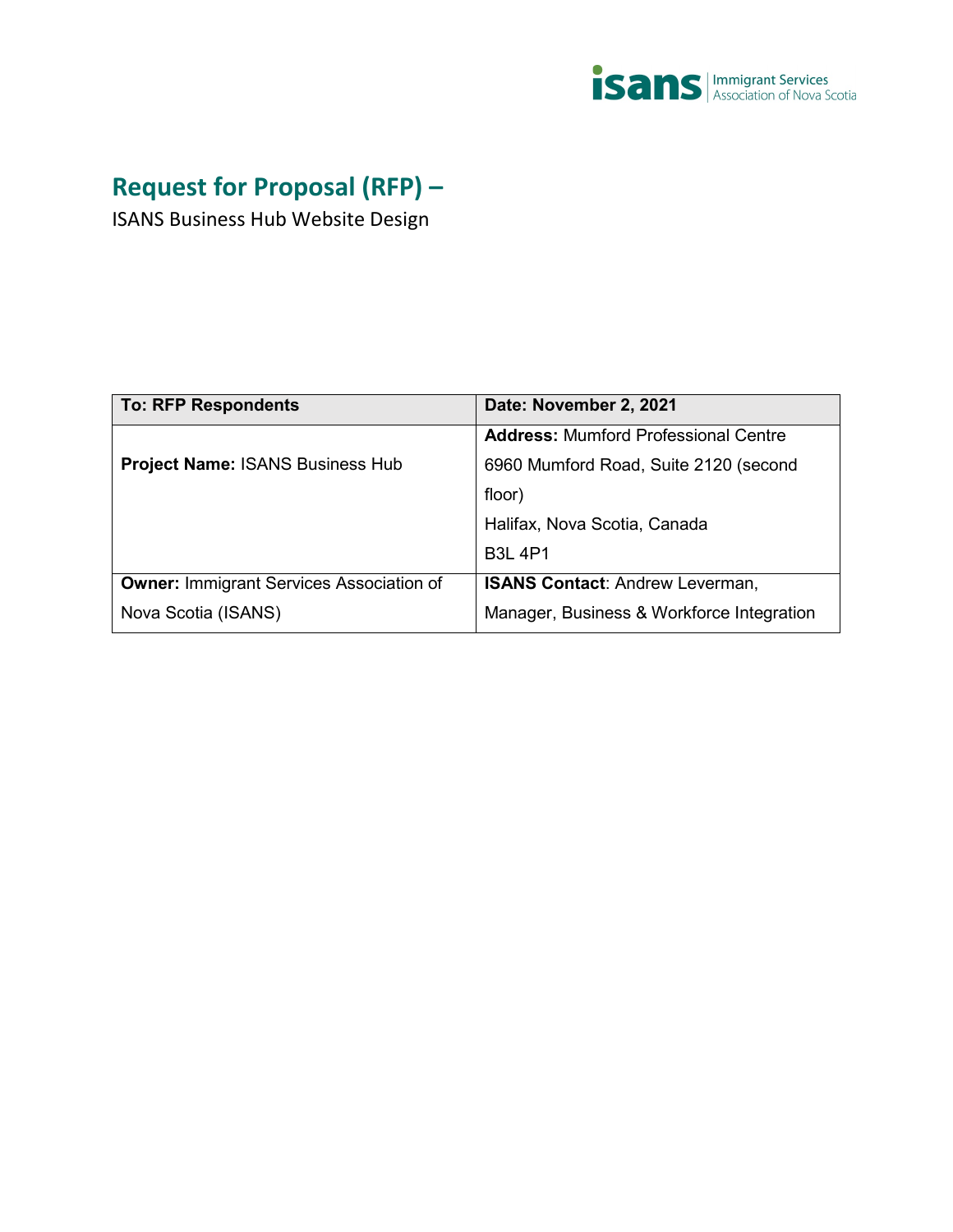# **Contents**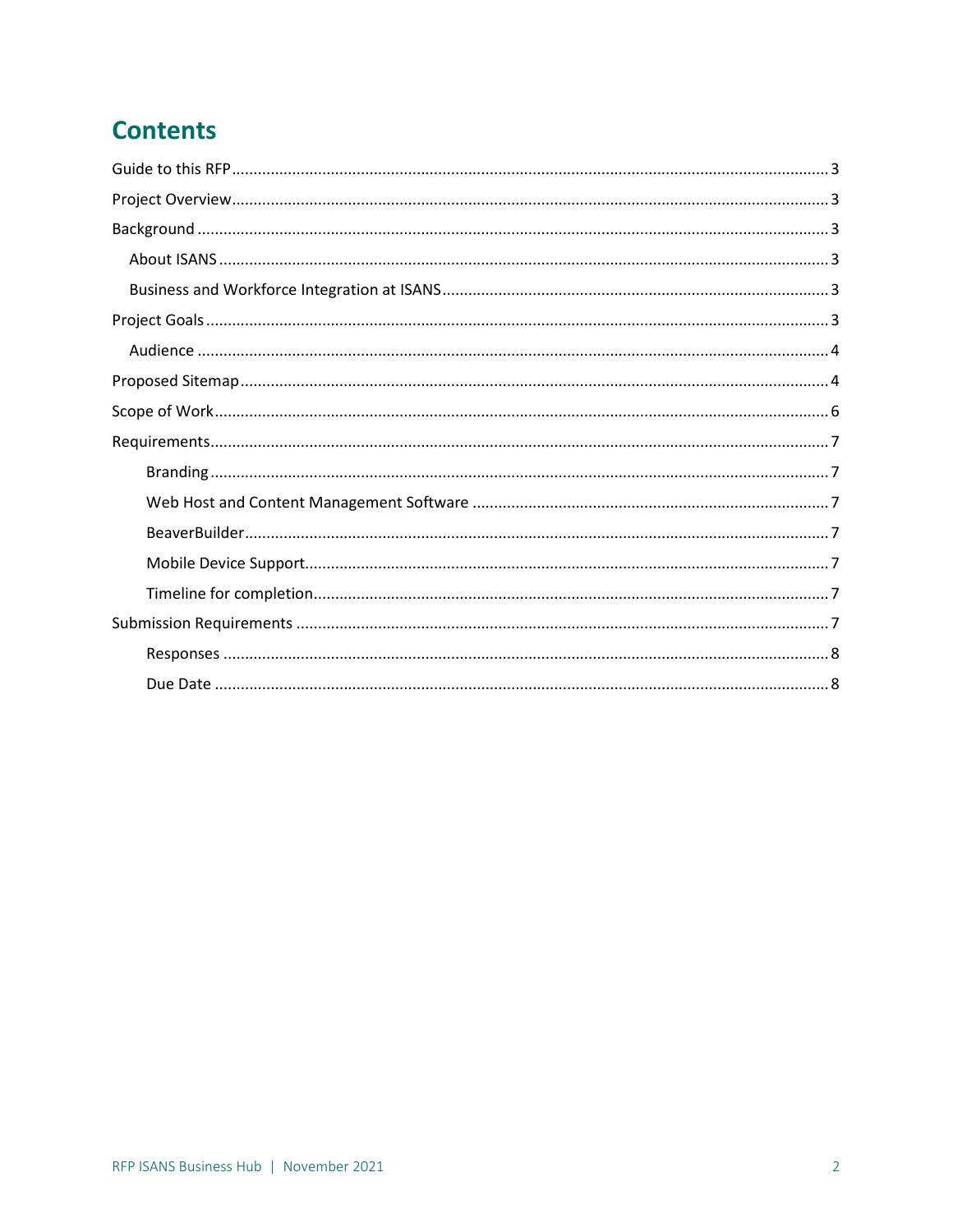# <span id="page-2-0"></span>**Guide to this RFP**

Our expectation is that this document will convey our vision for the new site. It includes a background section about our organization, suggests an outline for organizing the content of the new site, and desired technologies. **In providing these details, our intent is not to convey that we have all of the answers in creating the best possible site**. The ideal and preferred vendor will bring its own ideas and vision based on industry expertise, technical capability, and client relations, guiding us to incorporate our goals into that vision. We *are* open to alternative solutions.

### <span id="page-2-1"></span>**Project Overview**

Immigrant Services Association of Nova Scotia (ISANS) Business & Workforce Integration (BWI) team seeks to build a new website to strengthen support of its business clients through an enhanced online presence, connecting clients and partners with resources they need to collaborate, network and succeed.

### <span id="page-2-2"></span>**Background**

### <span id="page-2-3"></span>**About ISANS**

#### **ISANS Vision: A community where all can belong and grow.**

ISANS recognizes the key role of immigrants in Canadian society. We work with newcomers to help them build a future in Canada. We provide a wide range of services to immigrants, from refugee resettlement to professional programs, from family counselling to English in the Workplace.

### <span id="page-2-4"></span>**Business & Workforce Integration at ISANS**

The Business & Workforce Integration department has two core areas of focus:

- To support immigrant entrepreneurs in starting and growing their businesses in Nova Scotia
- To support Nova Scotia employers in hiring, onboarding and retaining immigrant employees

### <span id="page-2-5"></span>**Project Goals**

The Nova Scotia Business Hub website will create a networking space as well as centralize all ISANS' business development services information, learning resources and links, event information, client business information and more – a "one-stop shop" for business networking and information needs. Immigrant business owners can learn from, support and mentor each other using the forums and be afforded the opportunity to promote and market to visitors to the space.

Access to this facility will ensure business owners at all stages of entrepreneurship are connected and have the right training, skills and information required to grow their businesses and contribute to the Nova Scotian economy and its communities.

The new hub will:

Improve visibility of ISANS business-focused programs and services: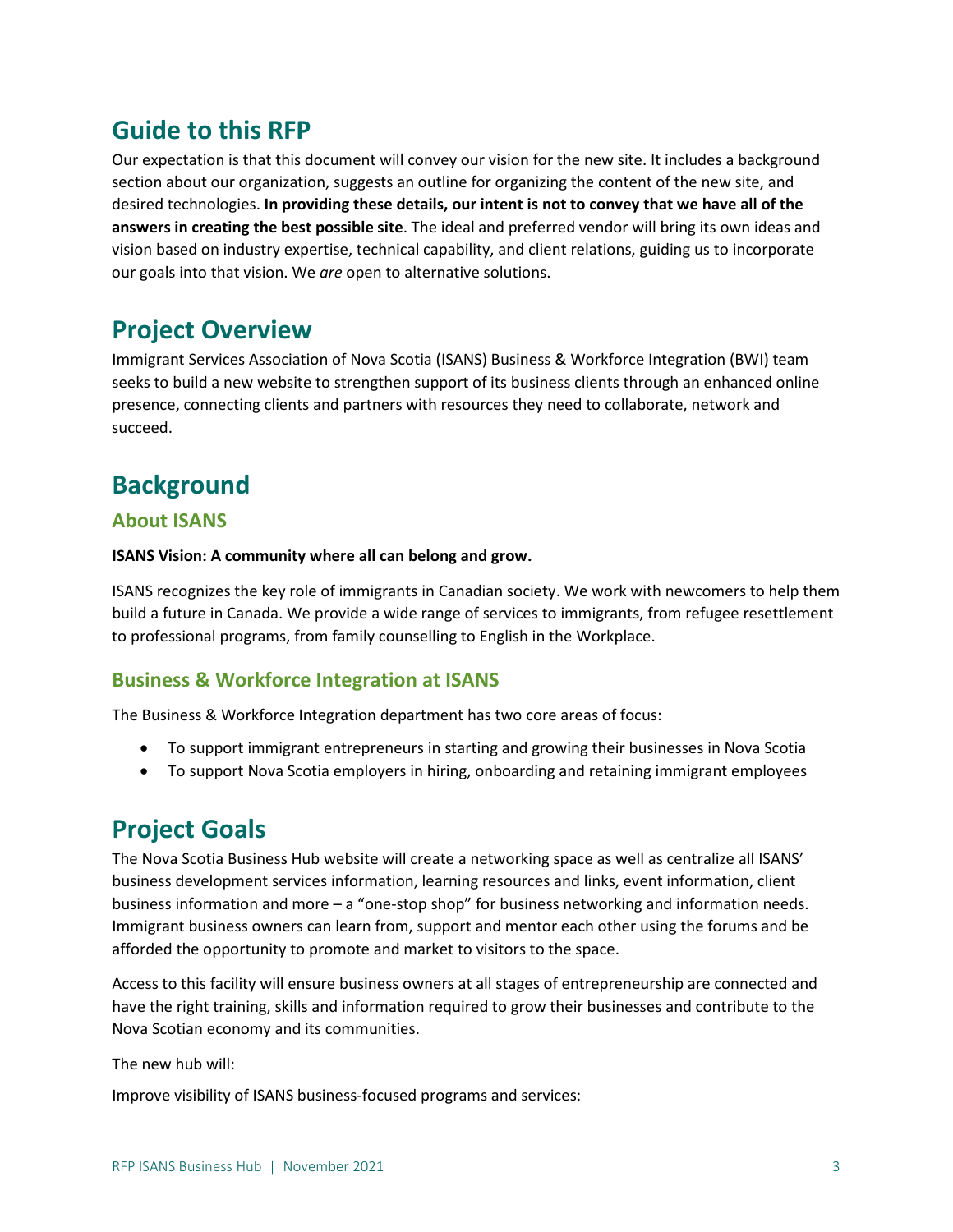- A platform to highlight ISANS services and programs for business clients across Nova Scotia
- A platform to highlight ISANS partnerships that will benefit business clients and their communities
- Events: promoting all business-related events hosted by ISANS and other partners (e.g., networking events, ISANS Small Business Awards, ISANS Open House, Networking in Motion, IWEP/IWEN Alumni events, Centre for Women in Business, CEED, BBI)

Provide valuable resources to immigrant entrepreneurs:

- Business Resources: guides, articles, links, and partner information to help support start-up business and to grow existing businesses
- Business advice: advising and connecting ISANS clients to available resources in Nova Scotia, a direct link to ISANS Business Counsellors and other staff members within Business & Workforce Integration team at ISANS
- Learning Resources: providing information on and links to courses, seminars and training offered online by ISANS (e.g., Introduction to Business in Nova Scotia, IWEP) or other partner organizations in Nova Scotia (e.g., BDC)
- Business mentorship connections

Increase visibility and profile of immigrant businesses:

- A sophisticated digital directory for NS immigrant businesses (with client account-based access)
- Highlight member achievements
- Ability to announce new business launches
- Allowing business owners to self-promote

Provide a platform for immigrants to network

- Facilitate access/link to Discussion Forums topical, general networking
- Community connection: encouraging NS business community to connect, learn, network and celebrate success; for example, we will highlight a business on a monthly basis where this business can share its story, how it started, successes and challenges faced, what does success mean for the owners, what can they offer to help others.

### <span id="page-3-0"></span>**Audience**

The audience for the Hub is:

- Prospective and current immigrant entrepreneurs interested in starting and growing their business, networking, promoting, mentoring, staffing, etc.
- Other community members (local chambers, post-secondary institutions, funders, other service providers, etc.)
- Business customers/clients

## <span id="page-3-1"></span>**Potential Sitemap**

- **Resources**
	- Starting a business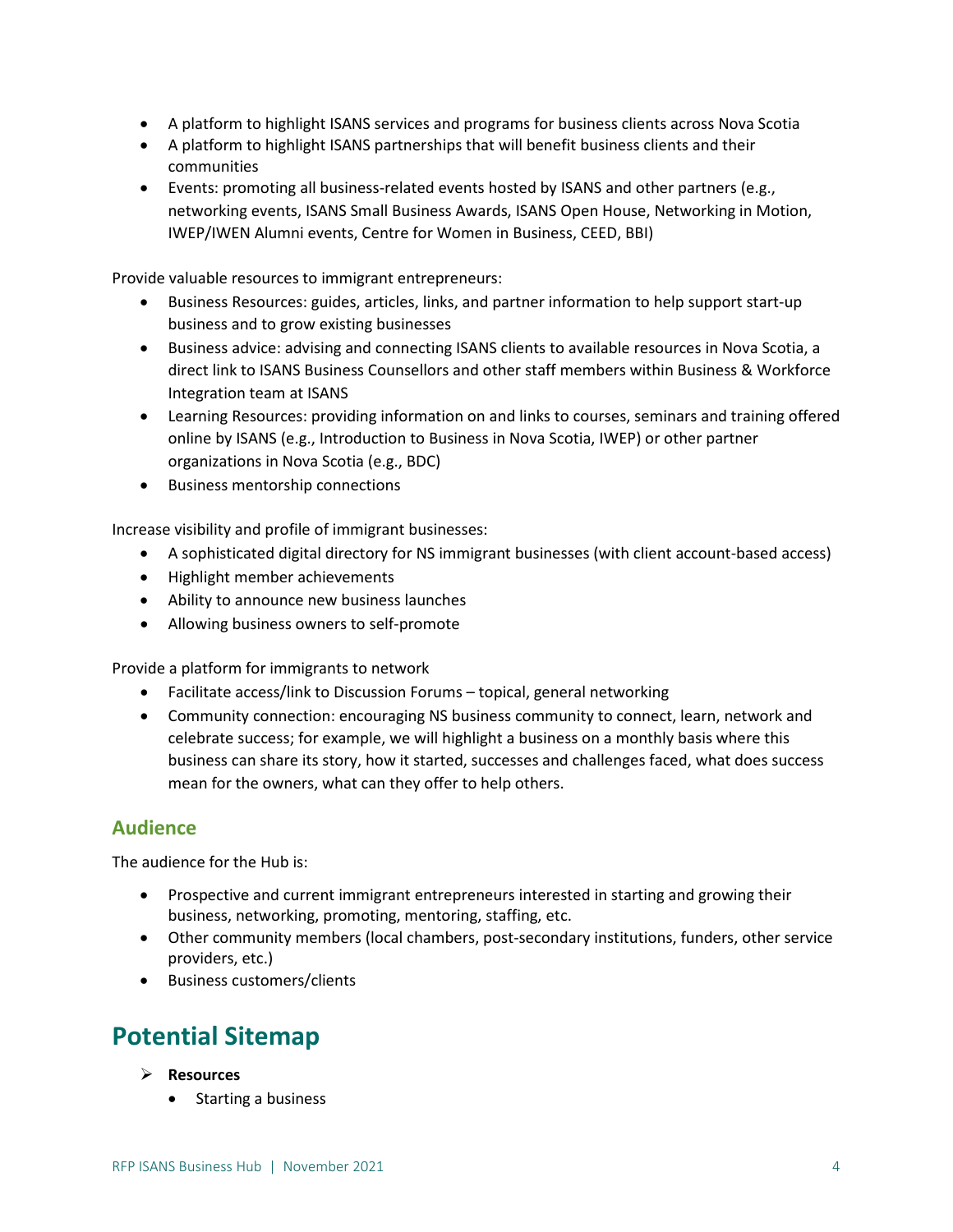- Growing a business
- Exiting a business
- Buying and selling a business
- Business plan
- Financing
- Market research
- Check lists:<https://smallbusinessbc.ca/resources/howtos-checklists/>
- Useful links
- Specific Industry Resources
	- o IT
	- o Food
	- o Import & Export
	- o Farming
	- o Home renovations (decks, fences…)
	- o Daycares

#### **Training**

- Workshops and Information sessions
- Become a webinar speaker
- E-Learning
	- o Introduction to Business in Canada
	- o Start-up Series
	- o Growth Series

#### **Business Counselling**

- Registration
- Our business counselors
- What is it in you?
- **Women in Business**
	- IWEP (Immigrant Women Entrepreneurship Program)
	- IWEN (Immigrant Women Entrepreneurship Network)

#### **Networking**

- IWEN (Immigrant Women Entrepreneurship Network)
- Entrepreneurship Café
- Success series
- **Events**
	- Business Week
	- ISANS Annual Business Awards
		- o About
		- o Categories
		- o Sponsors
		- o Past winners
- **Marketplace**
- **Event calendar**
- **Member Spotlights**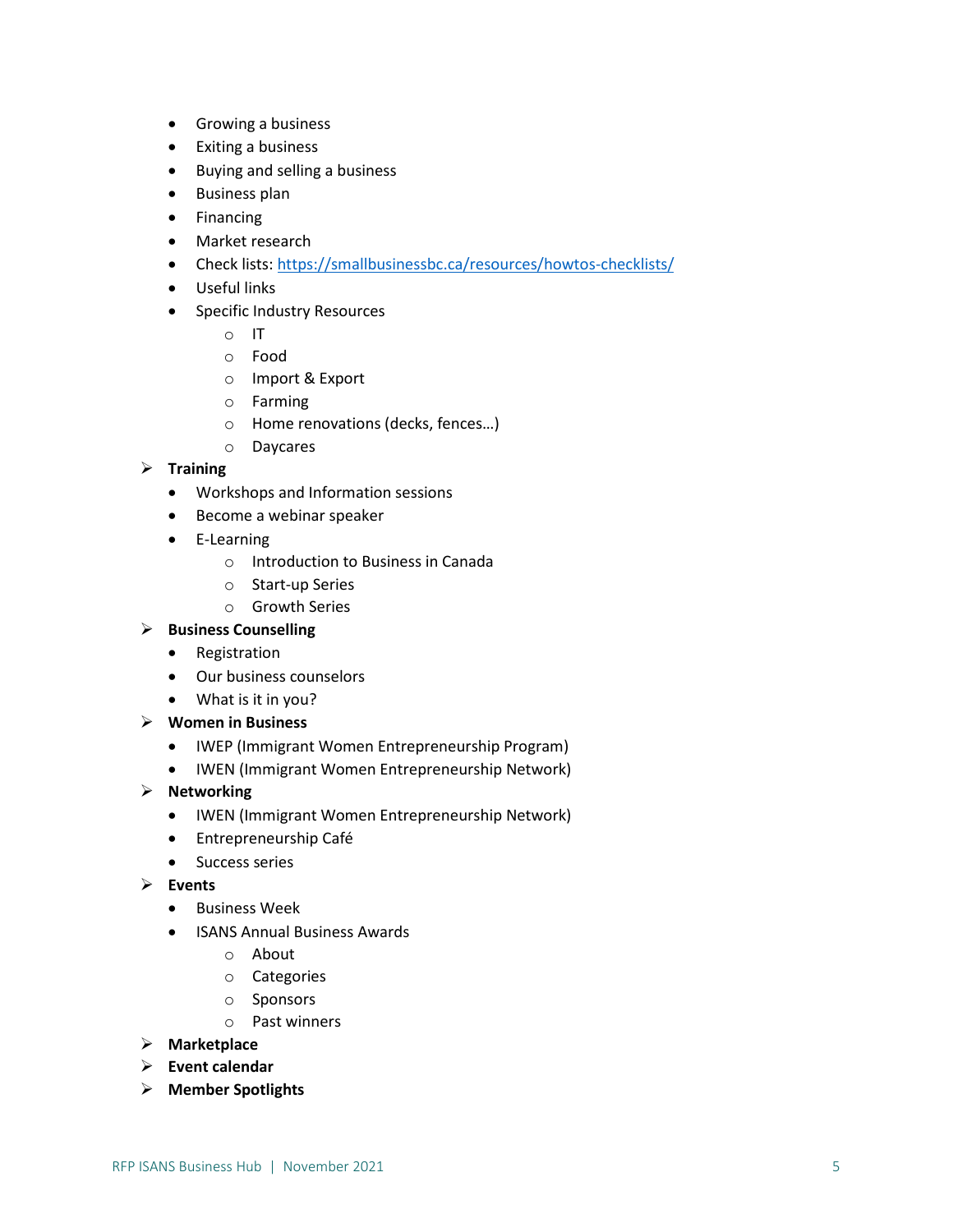- **Testimonials**
- **About**
	- Mission, vision & values
	- FAQ
	- Our team
	- Contact us

#### **Website Example**

Inspiration for this website was taken from Small Business BC [\(https://smallbusinessbc.ca\)](https://smallbusinessbc.ca/), a website created by an immigration serving organization in British Columbia.

### <span id="page-5-0"></span>**Proposed Scope of Work**

- 1. Project Management
	- Develop work plan/schedule to meet website launch schedule.
	- Ensure cost containment to meet project budget.
		- Provide regular status reporting to project stakeholders.
- 2. Content Strategy and Visual Design
	- Consult and provide a content strategy to best achieve the goals of the website.
	- Create the visual design ("look and feel"), including navigation, images, and layout of site components.
- 3. Content Development
	- Format and copyrighting of content for web-based consumption based on information provided by ISANS BWI team.
		- Utilize images from stock photos, ISANS photo library, or create custom visual content as required.
- 4. Search engine optimization
- 5. Coding
	- Front-end coding (HTML/CSS, animations) as needed to implement required functionality.
- Back-end coding Use of WordPress as Content Management System is mandatory (see:

Requirements).

- 6. Mobile device optimization
- 7. Provide training to ISANS BWI team on updating and changing content and other configuration items.
- 8. Analytics/Reporting
- Enable the BWI team to obtain metrics regarding engagement with the website.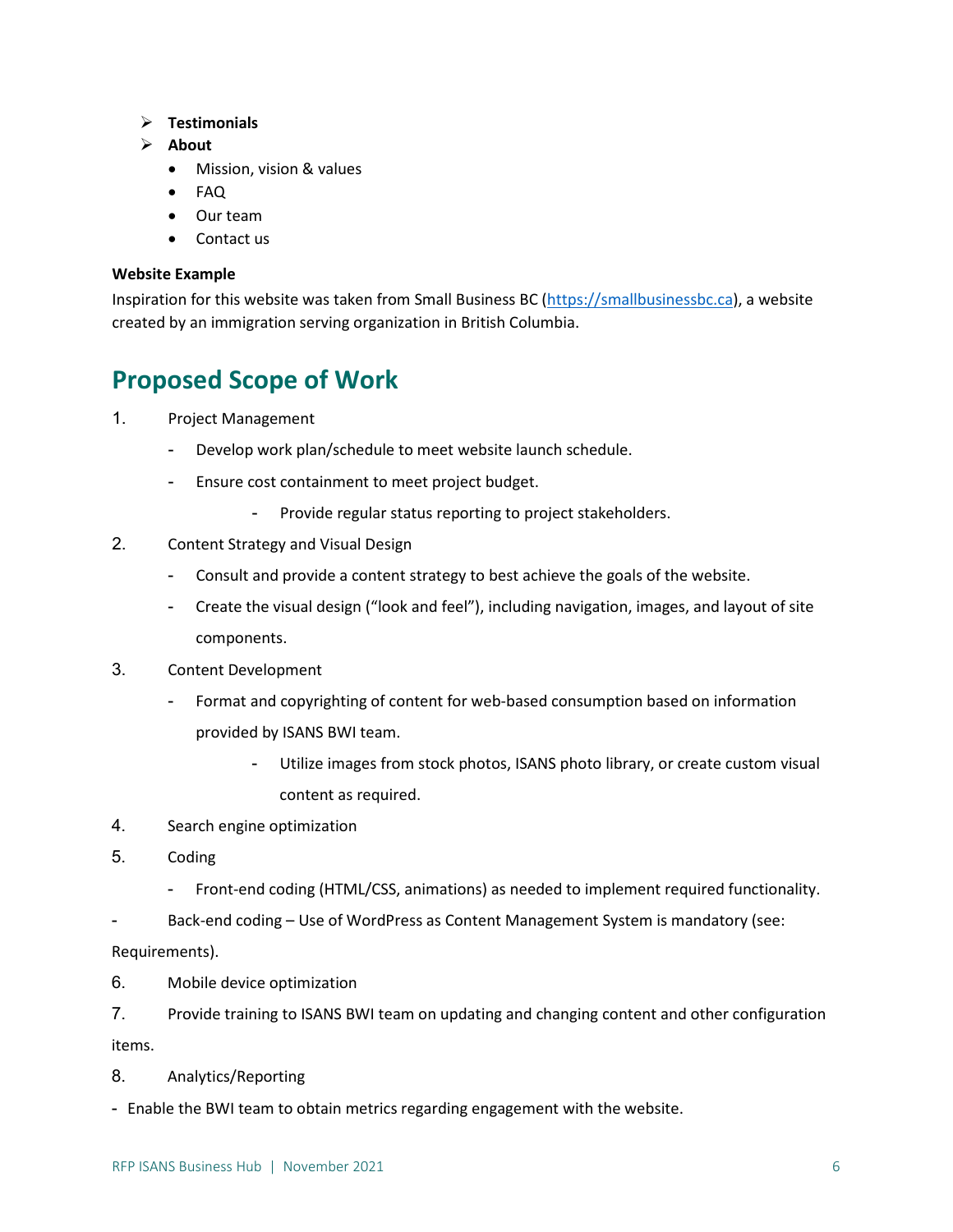9. Ongoing Support – Provide 4 weeks of post-launch support to the BWI team as they transition

<span id="page-6-0"></span>to operating the website.

# **Requirements**

#### <span id="page-6-1"></span>**Branding**

Website content must adhere to ISANS content and branding guidelines to ensure consistency across ISANS web properties. Detailed guidelines will be provided to the successful respondent.

#### <span id="page-6-2"></span>**Web Host and Content Management Software**

<span id="page-6-3"></span>ISANS has already purchased a WordPress VPS from Dreamhost for use on this project. WordPress is used across other ISANS web properties and is preferred.

#### **BeaverBuilder**

ISANS has an agency license for Beaver Builder [\(https://www.wpbeaverbuilder.com/\)](https://www.wpbeaverbuilder.com/) page builder and its Themer package and would like to utilize these tools in the creation of this new website to ensure consistency across microsites.

#### <span id="page-6-4"></span>**Mobile Device Support**

The website must be adaptable to display on mobile browsers.

## **Budget**

The budget for this project is **\$32,000**. Funding for this project is fixed and as such cost containment is paramount. This project must be completed within the budgeted amount.

#### <span id="page-6-5"></span>**Timeline for completion**

ISANS would like the website to launch prior to January 28<sup>th</sup>, 2022 or sooner.

# <span id="page-6-6"></span>**Submission Requirements**

- Name, address, email, phone, website
- # of years in operation
- Description of proposed deliverable based on ISANS project budget, requirements, and options outlined in this RFP, and vendor recommendations or alternatives based on experience and knowledge
- General overview of website build process end-to-end
- Examples of similarly-complex projects
- Statement of acknowledgment that proposed solution meets the requirements as outlined in 'Requirements' section
- Client references
- Project timeline with major tasks and milestones
- Project budget by line item (with post implementation /maintenance costs indicated, if applicable)
- Any additional resources required for support (e.g., sub-contractors)